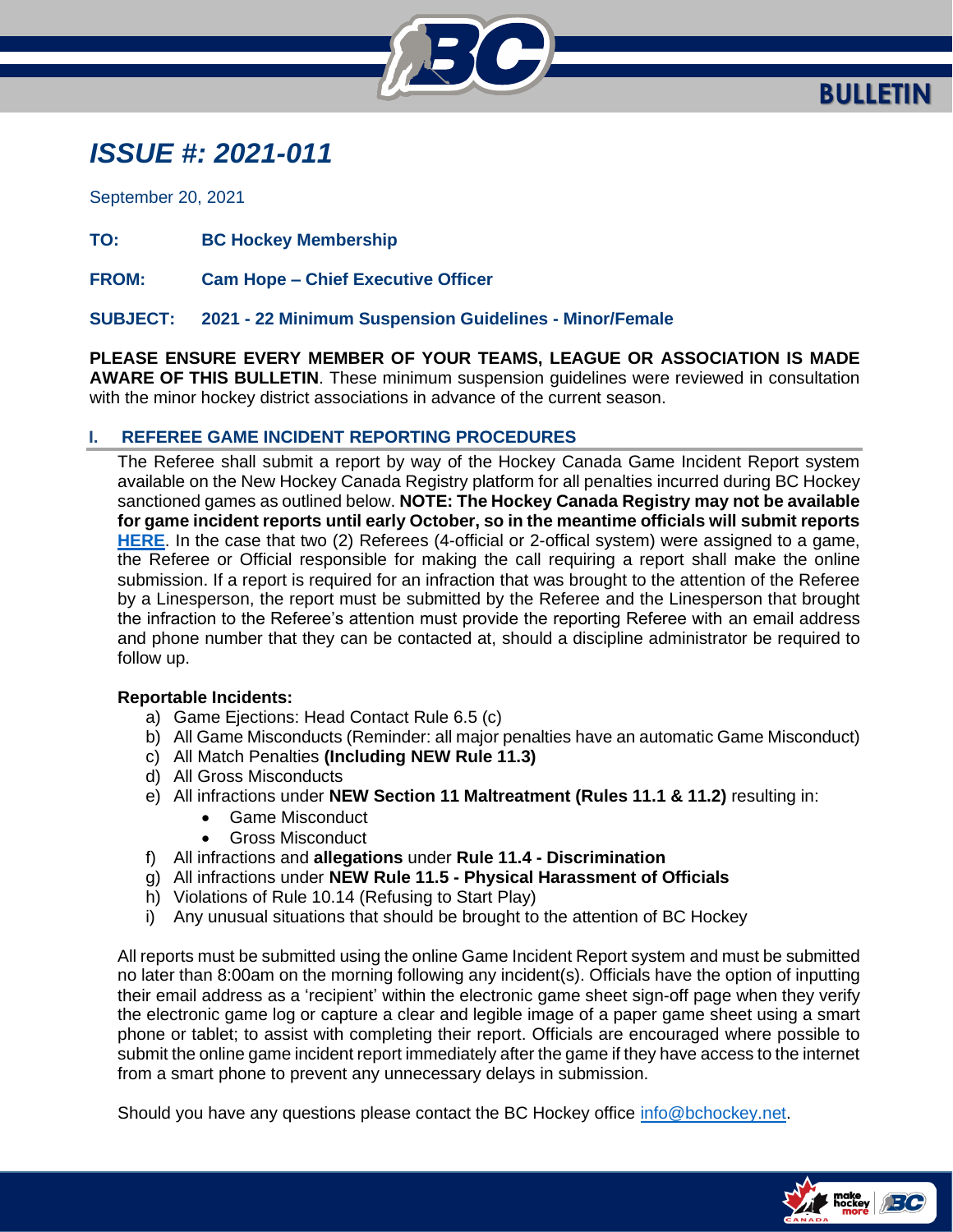

## **II. HEAD CONTACT MINOR & DOUBLE MINOR PENALTY ACCUMULATIONS**

**NEW as of 2020-2021 season**: Reducing head injuries is a priority for BC Hockey and strict enforcement of minimum suspensions guidelines for player identified as repeat offenders in this category are outlined below. Minor hockey leagues and discipline administrators will be required to monitor and track accumulated minutes in minor and double minor penalties assessed to players under Rule 6.5 (a) and / or (b) Head Contact.

| Rule #                                                                                          | <b>Penalty Description</b>                                               | <b>Minimum Suspension</b> |  |
|-------------------------------------------------------------------------------------------------|--------------------------------------------------------------------------|---------------------------|--|
| $6.5$ (a) (b)                                                                                   | Receipt of a total 20 accumulated minutes of minor or double minor       | 1 Game                    |  |
|                                                                                                 | penalties under Rule 6.5, within the same season                         |                           |  |
|                                                                                                 | Receipt of a total of 32 accumulated minutes of minor or double          | 3 Games                   |  |
|                                                                                                 | minor penalties under Rule 6.5, within the same season.                  |                           |  |
|                                                                                                 | Receipt of a total of 40 accumulated minutes of minor or double          | Indefinite Suspension*    |  |
|                                                                                                 | minor penalties under Rule 6.5, within the same season.                  |                           |  |
| 6.5(c)                                                                                          | Receipt of a Game Ejection under Head Contact rule 6.5 (c)               | 1 Game                    |  |
|                                                                                                 | 2 <sup>nd</sup> Game Ejection under Rule 6.5 (c), within the same season | 3 Games                   |  |
|                                                                                                 | 3rd or subsequent Game Ejection under Rule 6.5 (c), within season        | Indefinite Suspension*    |  |
| *All Indefinite suspensions to a player under this section shall be no less than five (5) games |                                                                          |                           |  |

#### **III. MAJOR AND GAME MISCONDUCT MINIMUM SUSPENSIONS**

Should a Game Misconduct associated to one (1) of the following major penalty infractions occur within the last ten (10) minutes of regular playing time or any time in overtime, Rule 4.6 (c) will also apply resulting in an additional one (1) game suspension to anything prescribed in this section.

| Rule #                                                                                         | <b>Penalty Description</b>                                        | <b>Minimum Suspension</b>  |
|------------------------------------------------------------------------------------------------|-------------------------------------------------------------------|----------------------------|
| 6.2                                                                                            | Boarding                                                          | 1 Game                     |
| 6.2                                                                                            | <b>Body Checking</b>                                              | 1 Game                     |
| 6.3                                                                                            | Charging                                                          | 1 Game                     |
| 6.4                                                                                            | Checking from Behind                                              | 1 Game                     |
| 6.5                                                                                            | <b>Head Contact</b>                                               | 2 Games                    |
| 6.6                                                                                            | Kneeing                                                           | 1 Game                     |
| 7.3                                                                                            | Interference / Protection of the Goaltender                       | 1 Game                     |
| 8.2                                                                                            | Cross-Checking                                                    | 1 Game                     |
| 8.4                                                                                            | Slashing                                                          | 1 Game                     |
| Code                                                                                           | <b>Accumulation Sanctions - Player</b>                            | <b>Additional Sanction</b> |
| AS104                                                                                          | Receives two (2) Majors in the same season for any of the above   | 2 Games                    |
| AS105                                                                                          | Receives three (3) Majors in the same season for any of the above | 4 Games                    |
| AS106                                                                                          | Receives four (4) Majors in the same season for any of the above  | Indefinite Suspension*     |
| Code                                                                                           | <b>Accumulation Sanctions - Coach</b>                             | <b>Additional Sanction</b> |
| AS112                                                                                          | Team receives three (3) Major or Match penalties in the same game | 1 Game                     |
| AS113                                                                                          | For a 2 <sup>nd</sup> violation of the above, in the same season  | 3 Games                    |
| AS114                                                                                          | For a 3 <sup>rd</sup> violation of the above, in the same season  | Indefinite Suspension*     |
| *All Indefinite suspensions to a player under this section shall be no less than six (6) games |                                                                   |                            |

**NOTE:** For the purpose of this bulletin, all 'accumulation sanctions' are to be served in addition to the applicable minimum suspension for any original infraction.

> E.g. Should a player receive a Major penalty and Game Misconduct for one (1) of the above infractions, they will receive a one (1) game suspension. Should this penalty be the player's second major penalty of the season under this section, the player will receive an additional two (2) game suspension (Code AS104), for a total of a three (3) game suspension.

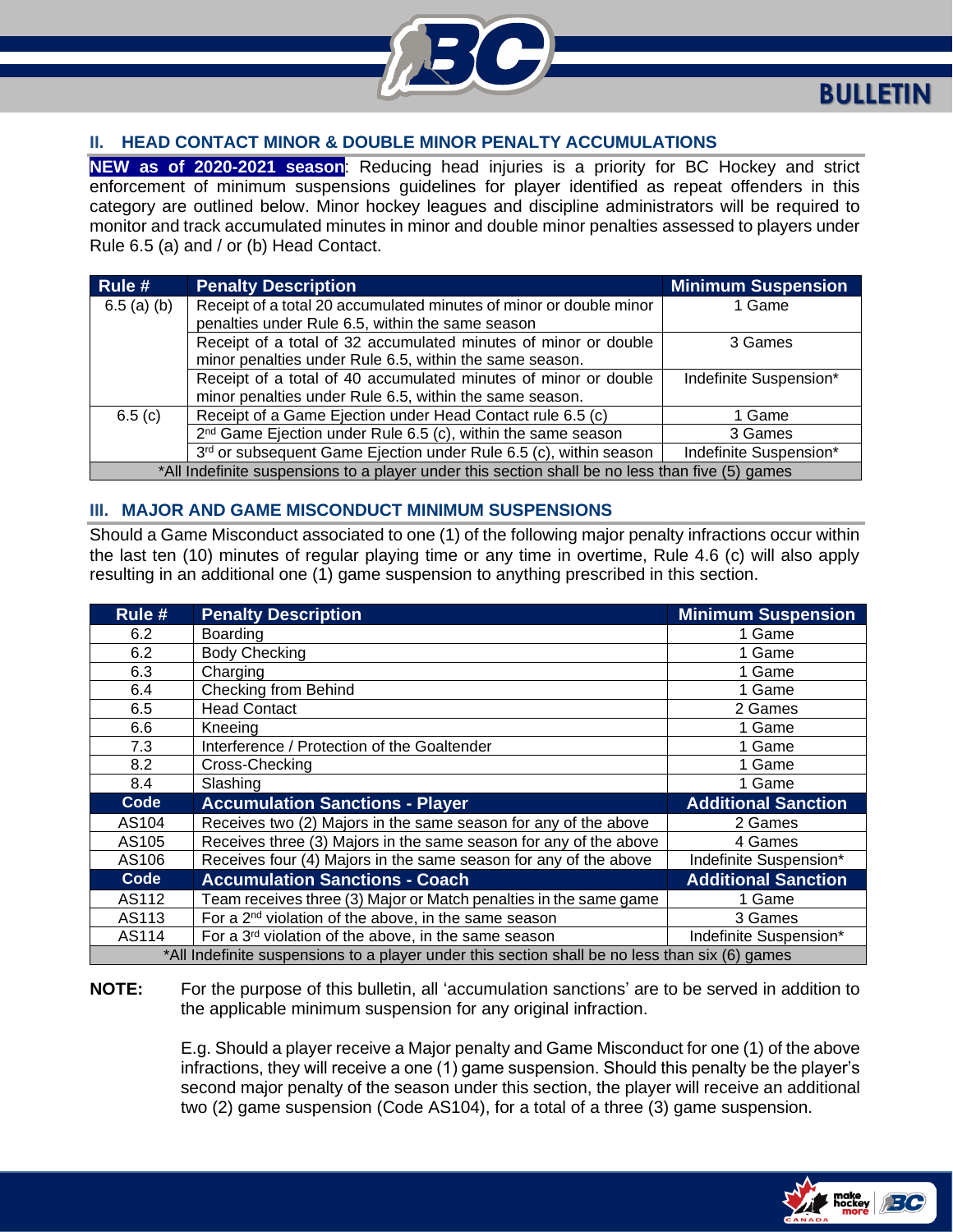

## **BULLETIN**

| Rule # | <b>Penalty Description - Fighting Situations</b>                                                          | <b>Minimum Suspension</b>  |  |
|--------|-----------------------------------------------------------------------------------------------------------|----------------------------|--|
| 6.7(a) | Fighting Major penalty $-1$ <sup>st</sup> offence in a season                                             | 1 Game                     |  |
| 6.7(h) | Third player in a fight                                                                                   | 2 Games                    |  |
| 6.7(h) | 2 <sup>nd</sup> or subsequent fight during the same stoppage                                              | 2 Games                    |  |
| 9.5(b) | First player identified as leaving the players' bench during a fight                                      | 3 Games                    |  |
| 9.5(d) | First identified player as leaving the penalty bench during a fight                                       | 4 Games                    |  |
| 9.5(i) | Coach of team whose player is penalized under 9.5 (b) or (d)                                              | 3 Games                    |  |
| 9.5(c) | Coach whose player left the bench but was not the first to do so                                          | 1 Game                     |  |
| Code   | <b>Penalty Description - Instigator or Aggressor</b>                                                      | <b>Minimum Suspension</b>  |  |
| AS120  | 1 <sup>st</sup> offense (instigator or aggressor)                                                         | 1 Game                     |  |
| AS121  | 2 <sup>nd</sup> offense (instigator or aggressor)                                                         | 2 Games                    |  |
| AS122  | 3rd offense (instigator or aggressor)                                                                     | 3 Games                    |  |
| Code   | <b>Pre/Post Game Altercations</b>                                                                         | <b>Minimum Suspension</b>  |  |
| PG101  | Any player involved - Majors & Game Misconducts are assessed                                              | 2 Games                    |  |
| PG102  | Coach of team whose player(s) are penalized under PG101                                                   | Indefinite Suspension*     |  |
| PG103  | Coach of any team involved in a pre or post game brawl                                                    | Indefinite Suspension*     |  |
| Code   | <b>Accumulation Sanctions - Player &amp; Head Coach</b>                                                   | <b>Additional Sanction</b> |  |
| AS117  | Fighting Major $2^{nd}$ Offence in the season - Player                                                    | 2 Games                    |  |
| AS118  | Fighting Major $3rd$ Offence in the season – Player                                                       | 4 Games                    |  |
| AS119  | Fighting Major $4th$ Offence in the season – Player                                                       | Indefinite Suspension*     |  |
| AS118  | Coach whose team engages in three (3) or more fights in a game                                            | 1 Game                     |  |
| AS118  | Subsequent violation of the above in the same season by a team                                            | Indefinite Suspension*     |  |
|        | *Indefinite suspensions shall be no less than three (3) games for a coach and six (6) games for a player. |                            |  |

## **IV. MALTREATMENT, INAPPRORPIATE BEHAVIOUR and OTHER GROSS MISCONDUCT**

Should a Game or Gross Misconduct associated to one (1) of the following infractions occur within the last ten (10) minutes of regular playing time or any time in overtime, Rule 4. 6 (c) or 4.7 (c) will also apply resulting in an additional one (1) game suspension.

- a) All Gross Misconduct penalties will receive a minimum suspension of three (3) games, if not otherwise referenced within this Section.
- b) All accumulation sanctions are in addition to the minimum suspension for the original infraction *[e.g. Should a player or Team Official receive a second Game Misconduct under rule 11.1 in the same season, they will receive the minimum suspension of one (1) game plus the additional two (2) games associated to the accumulation sanction, for a total of three (3) games].*

| Rule #                                                                                               | two (2) games associated to the accumulation sunction, for a total or times (0) games).<br><b>Penalty Description</b> | <b>Minimum Suspension</b>  |  |
|------------------------------------------------------------------------------------------------------|-----------------------------------------------------------------------------------------------------------------------|----------------------------|--|
| 11.1                                                                                                 | <b>Game Misconduct - Unsportsmanlike Conduct</b>                                                                      | 1 Game                     |  |
| 11.2                                                                                                 | Game Misconduct Disrespectful, Abusive, Harassing Behaviour                                                           | 2 Games                    |  |
| 11.3                                                                                                 | <b>Match Penalty - Spitting</b><br>3 Games                                                                            |                            |  |
| 11.4                                                                                                 | <b>Gross Misconduct - Discrimination</b><br><b>Indefinite Suspension*</b>                                             |                            |  |
| 11.5                                                                                                 | Match Penalty - Physical Harassment of Officials                                                                      | <b>See Section V</b>       |  |
| 3.6                                                                                                  | Gross Misconduct - Removing Helmet                                                                                    | 3 Games                    |  |
| Code                                                                                                 | <b>Accumulation Sanctions - Player or Team Official</b>                                                               | <b>Additional Sanction</b> |  |
| AS110                                                                                                | Receiving two (2) Game Misconducts under Rule 11.1 in a season                                                        | 2 Games                    |  |
| AS111                                                                                                | Receiving 3 or more Game Misconducts under Rule 11.1 in a season                                                      | Indefinite Suspension ***  |  |
| AS115                                                                                                | Receiving two (2) Game Misconducts under Rule 11.2 in a season                                                        | 4 Games                    |  |
| AS115                                                                                                | Receiving 3 or more Game Misconducts under Rule 11.2 in a season                                                      | Indefinite Suspension ***  |  |
| AS116                                                                                                | Receiving two (2) Gross Misconducts under Rule 11.4 in a season                                                       | Indefinite Suspension ***  |  |
| *Indefinite suspensions under Rule 11.4 must be at least five (5) games                              |                                                                                                                       |                            |  |
| ***Indefinite suspensions under the accumulation sanctions must be at least six (6) additional games |                                                                                                                       |                            |  |

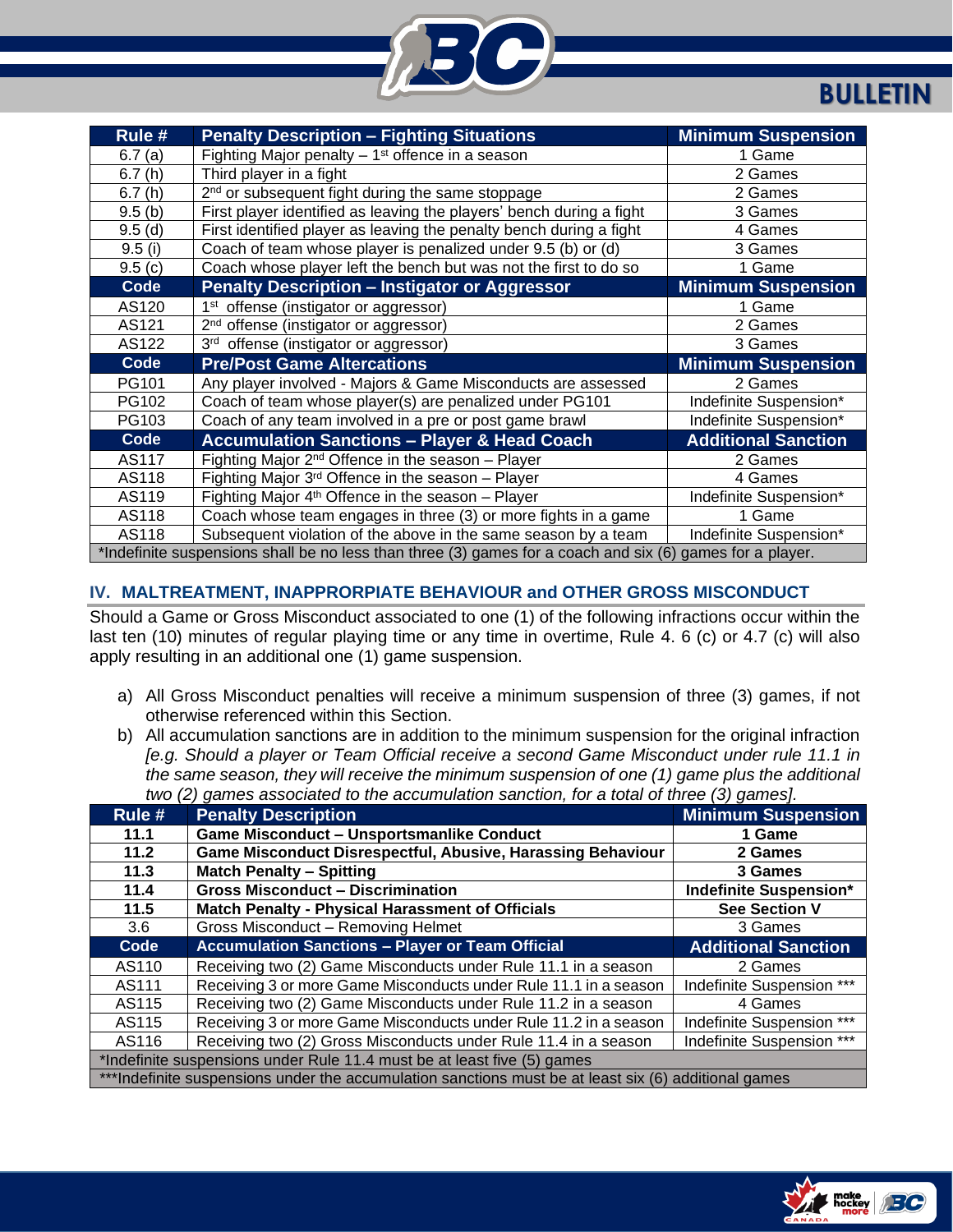

# **BULLETIN**

### **V. MATCH PENALTY MINIMUM SUSPENSIONS**

| Rule #                                                                                                      | <b>Penalty Description</b>                                                  | <b>Minimum Suspension</b>        |               |
|-------------------------------------------------------------------------------------------------------------|-----------------------------------------------------------------------------|----------------------------------|---------------|
| 6.1(a)                                                                                                      | Attempt to injure (no injury results)                                       | 3 Games                          |               |
| 6.1(a)                                                                                                      | Deliberate Injury                                                           | <b>Indefinite Suspension</b>     |               |
|                                                                                                             |                                                                             | No Injury                        | <b>Injury</b> |
| 6.1(b)                                                                                                      | <b>Head Butting</b>                                                         | 3 Games                          | 6 Games       |
| 6.1(c)                                                                                                      | Kicking                                                                     | 3 Games                          | 6 Games       |
| $6.1$ (d)                                                                                                   | Grabbing hair, facial protector, helmet, chinstrap or neck guard            | 3 Games                          | 6 Games       |
| 6.2(a)                                                                                                      | Boarding                                                                    | 3 Games                          | 6 Games       |
| 6.2(b)                                                                                                      | <b>Body Checking</b>                                                        | 3 Games                          | 6 Games       |
| 6.3(c)                                                                                                      | Charging                                                                    | 3 Games                          | 6 Games       |
| 6.4(c)                                                                                                      | <b>Checking from Behind</b>                                                 | 4 Games                          | Indefinite*   |
| 6.5(g)                                                                                                      | <b>Head Contact</b>                                                         | 5 Games                          | Indefinite**  |
| 6.6(c)                                                                                                      | Kneeing                                                                     | 3 Games                          | 6 Games       |
| 6.7(e)                                                                                                      | Wearing rings (etc.) to inflict punishment                                  | 3 Games                          | 6 Games       |
| 7.4(b)                                                                                                      | Slew Footing (Tripping)                                                     | 3 Games                          | 6 Games       |
| 8.1                                                                                                         | <b>Butt-Ending</b>                                                          | 3 Games                          | 6 Games       |
| $8.2$ (d)                                                                                                   | Cross-Checking                                                              | 3 Games                          | 6 Games       |
| $8.4$ (d)                                                                                                   | Slashing                                                                    | 3 Games                          | 6 Games       |
| 8.5                                                                                                         | Spearing                                                                    | 3 Games                          | 6 Games       |
| 11.3                                                                                                        | Spitting (also see Section IV)                                              | 3 Games                          |               |
| 11.5(a)                                                                                                     | Physical Harassment of Officials - Threat well-being of official            | 3 Games                          |               |
| 11.5(b)                                                                                                     | Physical Harassment of Officials - Attempted strike of official             | 4 Games                          |               |
| 11.5(c)                                                                                                     | Physical Harassment of Officials - Touch, hold or push                      | 6 Games                          |               |
| 11.5(d)                                                                                                     | Physical Harassment of Officials - Strike, trip, or body check              | <b>Indefinite Suspension****</b> |               |
| Code                                                                                                        | Accumulation Sanctions - Player in the same season                          | <b>Additional Sanction</b>       |               |
| AS108                                                                                                       | Two (2) Match penalties under Rules 6.4 and / or 6.5                        | 5 Games                          |               |
| AS109                                                                                                       | Two (2) Match penalties under Rule 11.5                                     | Indefinite Suspension ****       |               |
| AS107                                                                                                       | Two (2) Match penalties under any other rules within this section           | 4 Games                          |               |
| AS109                                                                                                       | Three (3) Match penalties under any rules within this section               | Indefinite Suspension ****       |               |
| Code                                                                                                        | Accumulation Sanctions - Coach in the same season                           | <b>Additional Sanction</b>       |               |
| AS107                                                                                                       | Team that receives two (2) Match penalties in the same game                 | 1 Game                           |               |
| AS107                                                                                                       | 2 <sup>nd</sup> violation of the above in the same season                   | 3 Games                          |               |
| AS107                                                                                                       | Indefinite Suspension ****<br>3rd violation of the above in the same season |                                  |               |
| *Indefinite suspension pending investigation under rule 6.4 (c), must be at least seven (7) games           |                                                                             |                                  |               |
| **Indefinite suspension pending investigation under rule 6.5 (g), must be at least eight (8) games          |                                                                             |                                  |               |
| ***Indefinite suspension pending investigation under Rules 9.7, must be at least three (3) games            |                                                                             |                                  |               |
| ****Indefinite suspension pending investigation under Rule 11.5 or code 107, must be at least six (6) games |                                                                             |                                  |               |

## **VI. REFUSING TO START PLAY**

Team officials penalized under Hockey Canada Rule 10.14 (a, b & c), Refusing to Start Play, including withdrawing a team from play, shall be subject to an indefinite suspension pending an investigation.

## **VII. DRESSING ROOMS – Hockey Canada Rule 1.13 (c)**

Team Officials penalized under Hockey Canada Rule 1.13 (c) shall be subject to indefinite suspension pending an investigation.

#### **VIII.ALCOHOL, DRUGS, TOBACCO AND ILLEGAL ACTIVITY**

BC Hockey policy prohibits the use of tobacco, cannabis, alcohol, drugs and banned / restricted / controlled substances during BC Hockey sanctioned events hosted by BC Hockey or any Minor Hockey Association (MHA) / Member, in accordance with policy 4.06. BC Hockey is sincere in the duty to uphold the societal law in which members operate regarding illegal activities.

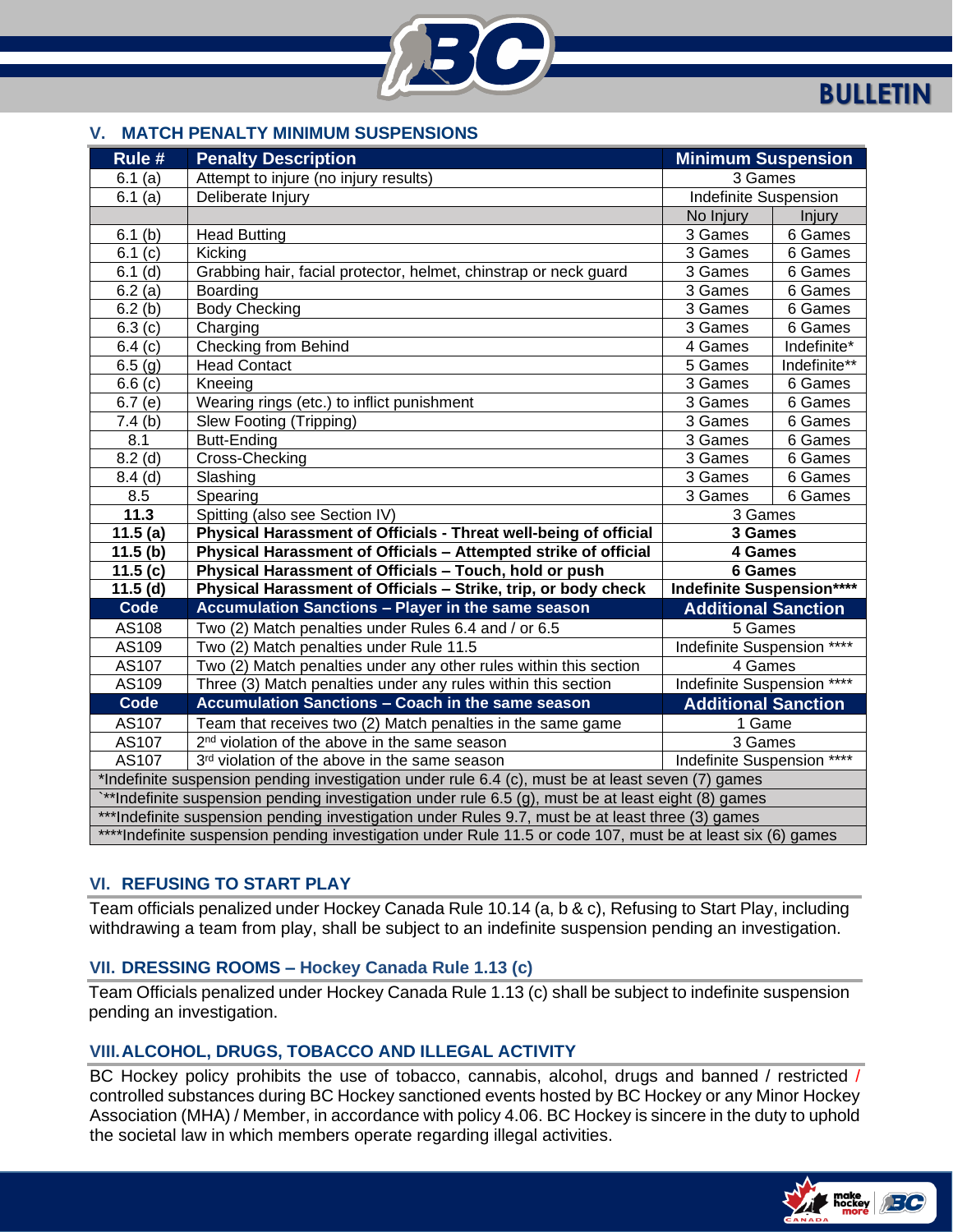

All incidents must be investigated and dealt with on an individual basis. The recommended minimum suspension for violations within Section VIII is 30 days from all participation within the association, this includes practices. Associations and teams have the responsibility to investigate all situations, if there are questions or concerns, please contact the MHA President or BC Hockey.

## **IX. SERVING OF SUSPENSIONS**

#### **A. General**

- **1.** The suspensions within this Bulletin are minimum guidelines and accordingly may be subject to lengthier suspensions as they relate to the severity of the infraction(s). Any of the above noted penalties may be subject to Indefinite Suspension.
- **2.** All minimum suspensions shall commence upon the conclusion of the game in which the infraction(s) occurred.
- **3.** There shall be no appeal of any suspension imposed that is applied in accordance with the prescribed automatic minimum suspension indicated under the rules set forth in this Bulletin.
- **4.** For the purpose of this Bulletin when a suspension has been applied, the suspended player or team official is prohibited from participating in any **game** sanctioned by BC Hockey / Hockey Canada for the duration of the suspension.
- **5.** Please note, team officials, players, or officials may not practice with their team during the term of the suspensions listed within this bulletin if the suspension exceeds 30 days. If a suspension would have **exceeded** 30 days but is extended due to the rules regarding carry-over suspension, BC Hockey may consider whether to grant permission for a player, team official or official to participate in practices or tryouts.
- **6.** All suspensions will be in effect until midnight on the date of expiry in accordance with the corresponding number of days or after the number of games have been served as outlined in the chart below, whichever expires first. The 'game(s)' to 'days' ratio is applicable to all player and team official suspensions:

| DETERMINATION OF SUSPENSION - GAME TO DAY RATIO                                                           |                                   |  |  |
|-----------------------------------------------------------------------------------------------------------|-----------------------------------|--|--|
| <b>MINIMUM SUSPENSION IN GAMES</b>                                                                        | <b>MINIMUM SUSPENSION IN DAYS</b> |  |  |
| 1 Game                                                                                                    | 7 Days                            |  |  |
| 2 Games                                                                                                   | 10 Days                           |  |  |
| 3 Games                                                                                                   | 15 Days                           |  |  |
| 4 Games                                                                                                   | 21 Days                           |  |  |
| 5 Games                                                                                                   | 25 Days                           |  |  |
| 6 Games                                                                                                   | 30 Days                           |  |  |
| *When minimum suspensions are applied and due to accumulations or multiple infractions the combined total |                                   |  |  |

**exceeds the above guidelines, all additional games shall be served at a ratio of 1 game or 7 days**

- **7.** All participant suspensions must be served according to the schedule of the team that the participant received the suspension with; primary, affiliate or dual registered team. Therefore, participants are not permitted to count games from multiple teams towards the serving of a suspension.
- **8.** Any suspension(s) received by a participant that cannot be served due to the conclusion of their final season of participant eligibility within the minor hockey system (graduating due to age limits) must be documented on their HCR profile with an 'indefinite end date." The prescribed duration of the suspension as per this bulletin must be indicated within the notes of the suspension so the suspension may be served upon any future Hockey Canada participation.

# **NOTE 1:** All suspensions begin immediately upon assessment of the penalty.<br>**NOTE 2:** For the purposes of applying a suspension measured in davs:

For the purposes of applying a suspension measured in days:

- a) The suspension period shall commence at 12:00am on the day following a suspendable infraction.
- b) A participant serving a suspension will be deemed ineligible until midnight on the date of expiry noted within a suspension notification.

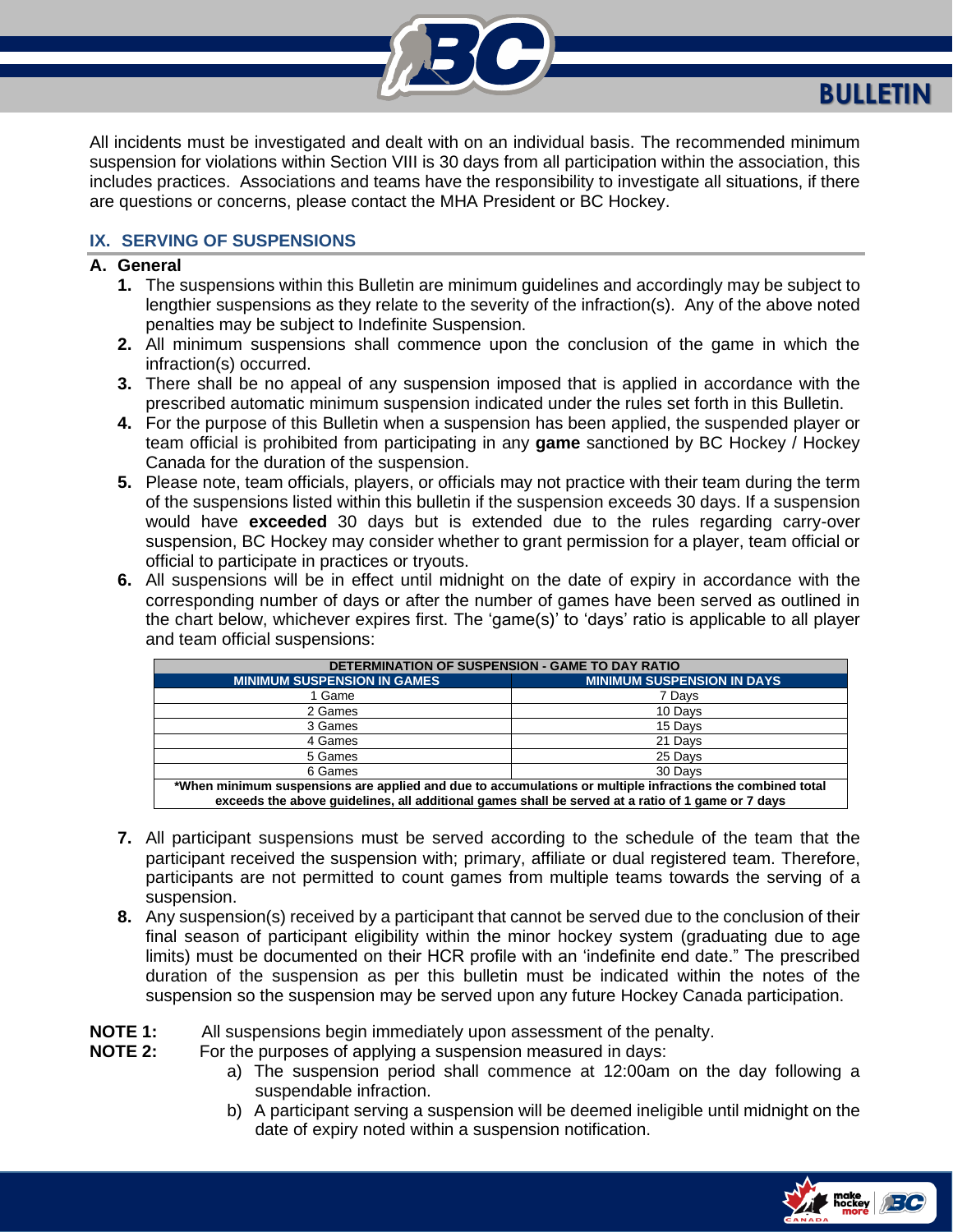

c) In cases where it is recommended that a single incident requires a suspension beyond the minimum prescribed within this Bulletin and the suspension is greater than 60 days, the Chief Executive Officer will impose an Indefinite Suspension and initiate an investigation [Policy 4.03.01 L)].

### **B. Carry-over Suspensions**

- **i.** For a suspension made pursuant to this Bulletin that is in effect immediately prior to the Christmas break or on days between the last scheduled league or tournament game prior to Christmas break shall not be included in determining the number of days served.
- **ii.** For a suspension made pursuant to this Bulletin that is in effect immediately prior to and does not expire prior to the conclusion of the league and / or playoff games, the suspension will be served at the start of the next season. The start of the next season shall be deemed to be:
	- a) In any district that has adopted a regulation or policy setting a start date for carry-over suspension or the start of the season, the date so specified.
	- b) In all other districts, the first scheduled exhibition or league game of the season in which the player would otherwise have been rostered to play (or, in the case of an official, in which the official would have been eligible for assignment at their level of qualification);
	- c) In any event, no later than September 1.
- **iii.** Any player registered as an affiliate that receives a suspension with their primary team resulting in a carry-over scenario due to the conclusion of that team's season may serve the remainder of their suspension with their affiliate team. This may be done under the guideline that the player actively participates with the affiliate team prior to the conclusion of the current season. Should the affiliate teams' season not conclude prior to the end of the prescribed suspension or upon the expiration of the suspension the player does not actively participate in a league, playoff or tournament game with the affiliate team; then the suspension shall carry-over to the following season according to the original suspension notification timelines.
- **iv.** Any Team Official serving a suspension under "Section IX A. 6" of this Bulletin that is registered with multiple teams must serve their suspension according to the schedule of the team with which they received a suspension. If it is not possible to serve a suspension prior to the conclusion of the current season the remainder of the suspension may be served with an additionally registered team(s).
- **v.** Players who have a suspension that carries over past the final game of a season shall be eligible to participate in tryouts, that occur between the conclusion of the current season and the start of the next. Tryouts would include any BC Hockey High Performance camps during the summer. However, the suspended player will be prohibited from playing in regular season games until the suspension has been served in full. Should the player's carry-over suspension have more than thirty (30) days remaining upon the conclusion of the current season, the BC Hockey Minor Discipline Coordinator must provide a recommendation of support or opposition regarding that player's participation in try-outs. A final decision will be made by the BC Hockey CEO.
- **vi.** For players attempting to transition from Minor to Junior hockey upon the start of a new season but they are under a carry-over suspension situation, Junior exhibition games are considered components of the tryout process. Therefore, a minor player 'trying out' for a Junior team is permitted to participate in Junior evaluations, camps and exhibition games while their suspension remains is in carry-over status. The number of games and / or days remaining in the suspension will remain on hold until the conclusion of the Junior evaluation or exhibition season and the player must serve the remainder of their carry-over suspension upon the start of the regular season within the Junior league or upon the player's return to Minor hockey.

Should the suspended player's carry-over suspension have more than thirty (30) days remaining upon the start of the Junior evaluation, try out or exhibition period for the upcoming season, the BC Hockey Minor Discipline Coordinator must provide a recommendation of support or